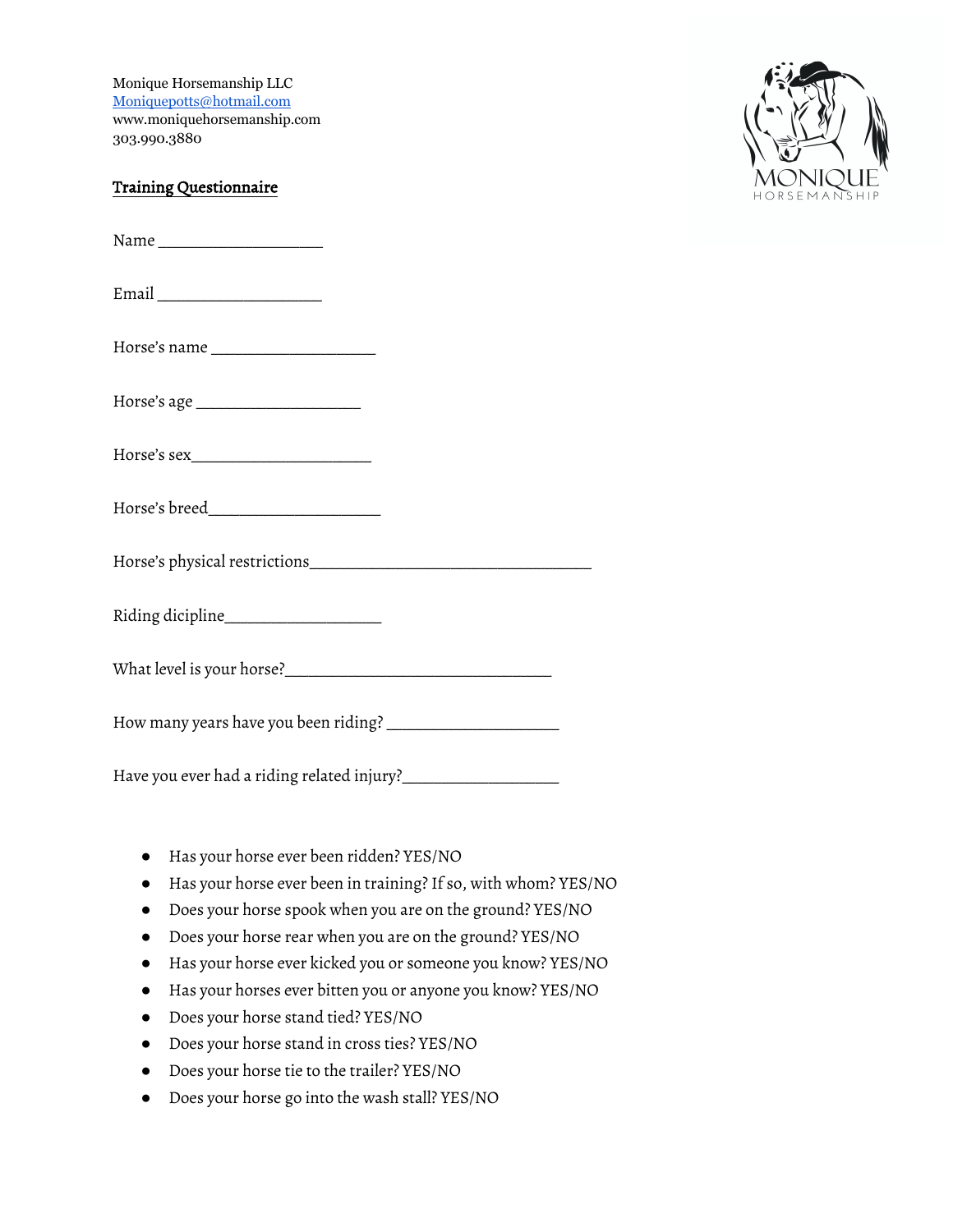- Can you spray your horse with fly spray etc.? YES/NO
- Does your horse pull back when tied? YES/NO
- Does your horse lead walking next to you? YES/NO
- Does your horse lead pulling you? YES/NO
- Does your horse hang behind when you are leading? YES/NO
- Does your horse scare you on the ground? YES/NO
- Does your horse get overly excited at a new venue? YES/NO
- Is your horse difficult to handle at horse shows? YES/NO
- Is your horse hard to catch in the pasture? YES/NO
- Does your horse pull away and run off when you let it go in the pasture? YES/NO
- Does your horse live in a stall? YES/NO
- Does your horse live in a pasture? YES/NO
- Has your horse ever lived with other horses? YES/NO
- Does your horse pin its ears at other horses when you are riding? YES/NO
- Does your horse pin its ears when you are walking by other horses? YES/NO
- Does your horse kick other horses? YES/NO
- Would you consider your horse sensitive? YES/NO
- Would you consider your horse dull? YES/NO
- Does your horse strike? YES/NO
- Does your horse need to be drugged for the farrier? YES/NO
- Does your horse need to be drugged to be clipped? YES/NO

## Riding Questionnaire

- Has your horse ever bucked anyone off? YES/NO
	- If you answered yes, how many times that you know of \_\_\_\_\_\_\_\_\_\_\_\_
- Have you ever come off of your horse? YES/NO
- Does your horse spook when you are riding? YES/NO
- Does your horse rear when you are on its back? YES/NO
- Does your horse scare you when you are riding? YES/NO
- Does your horse stand still when mounting and dismounting? YES/NO
- Can you take your horse on a trail ride? YES/NO
- Would you like to be able to trail ride/hack your horse? YES/NO
- Is your horse heavy on the bit? YES/NO
- Does your horse quickly and correctly respond to your leg aids? YES/NO
- Does your horse know how to stop if you pull on the reins? YES/NO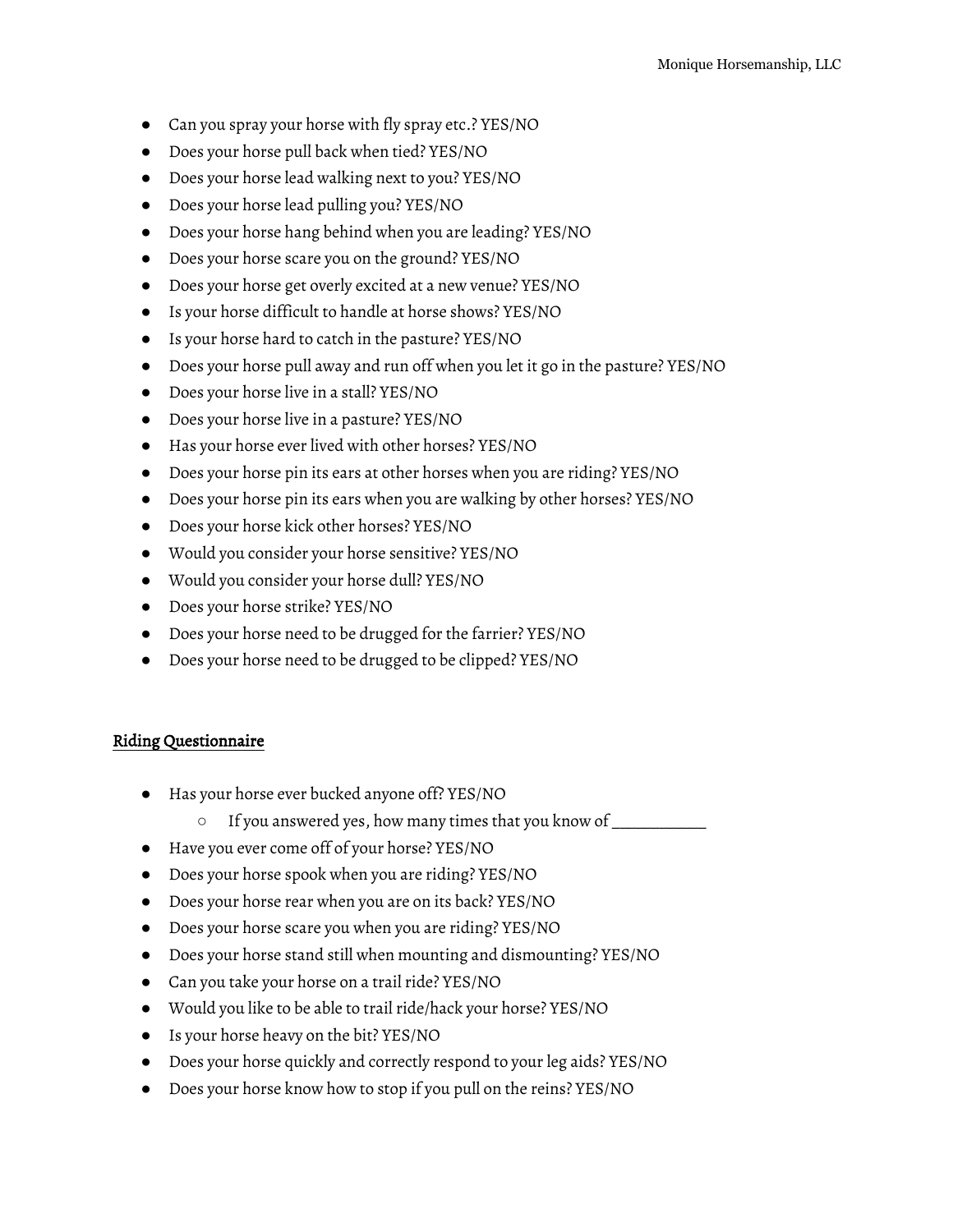- Does your horse take off when you are riding? YES/NO
- Can you back your horse? YES/NO
- Does your horse move laterally away from your leg? YES/NO
- Does your horse spook at water? YES/NO
- Has your horse ever been in an indoor arena? YES/NO
- Has your horse ever been ridden outdoors? YES/NO
- Can you walk perfect circles? YES/NO
- Can you walk, trot, and canter your horse? YES/NO
- Can you back circles? YES/NO
- Can you swing a rope off your horse? YES/NO
- Do you ride in a bridle? YES/NO
	- What type of bridle do you regularly use \_\_\_\_\_\_\_\_\_\_\_\_\_\_\_\_\_
- Has your horse had a western saddle on? YES/NO
- Has your horse had an English saddle on? YES/NO
- Has your horse ever seen a cow? YES/NO
- Has your horse been on a working farm before? YES/NO
- How many days a week do you plan to work or ride your horse?\_\_\_\_\_\_\_\_\_\_\_\_\_\_

Is there anything else you want me to know about you or your horse?

What are your goals with your horse?

How committed are you to learning to address your horse's problems?

## Trailering Questionnaire

(Only needed if your horse is being trailered by Monique)

- Has your horse ever been on a trailer? YES/NO
- When was the last time you trailered your horse? YES/NO
- Has your horse ever pulled back in the trailer? YES/NO